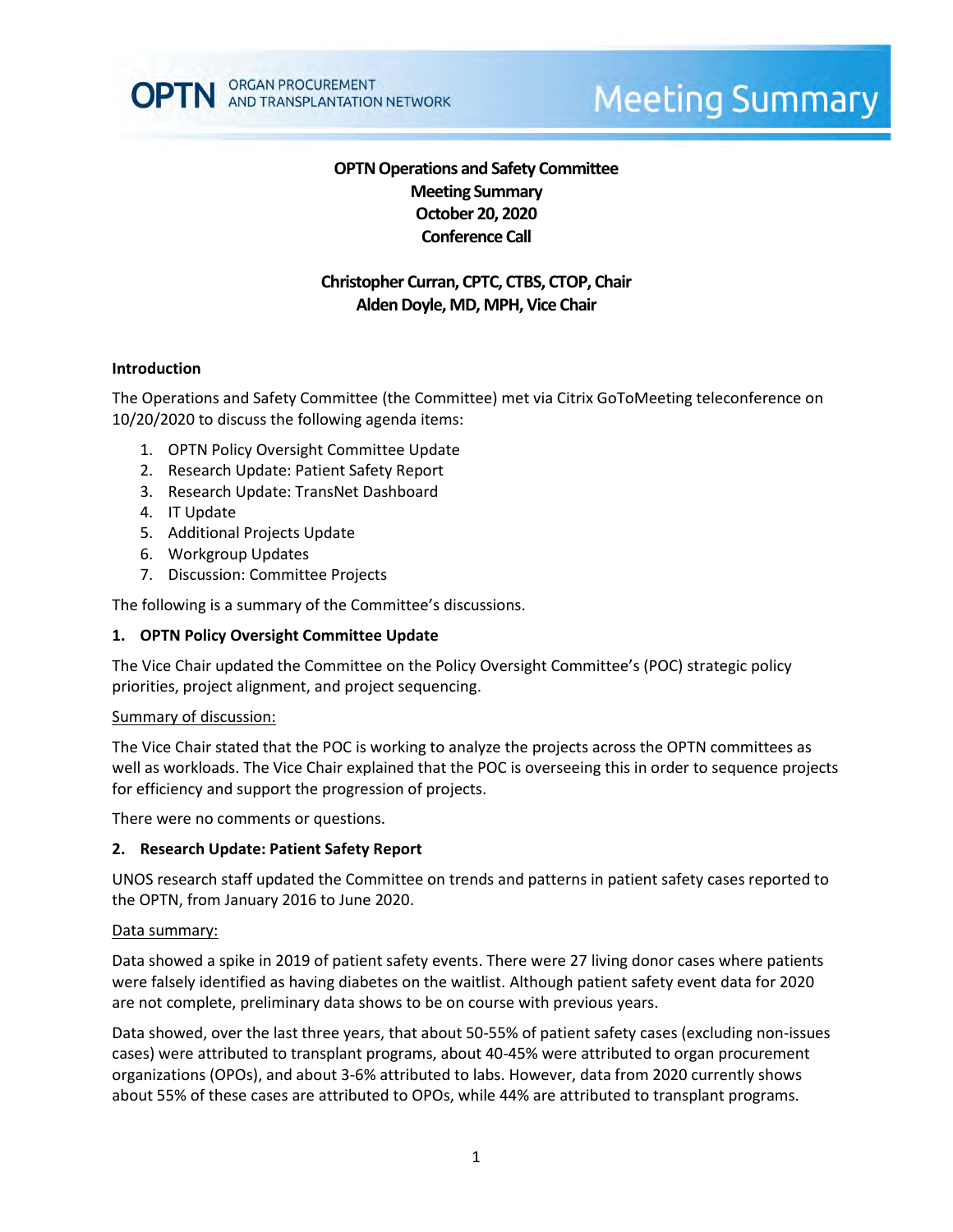Data showed that self-reported patient safety events have been declining the past three years. However, during the first half of 2020, 41% of patient safety events were self-reported which is higher than the previous year.

Data showed that of the living donor event category of patient safety, cases decreased in 2019, while the other top categories showed an increase (non-issue/reported in error, transplant procedure/process, communication, data entry, and testing). The category of transplant procedure/process had the greatest number of patient safety cases reported within the last four years, 161 total. Of the 161 total patient safety cases related to transplant procedure/process, 142 (88.2%) are sub-categorized as "other". Further elaborating on the "other" sub-category, it was found that the majority of these cases were attributed to the storage of prohibited vessels.

Testing is the fourth most common category of patient safety events in 2019. Over the last four years, the subcategory, "Infectious Disease – Hemodilution error or discrepancy", had the highest count of 24 cases (21.2%) out of 113 total cases.

Recovery procedure/process is the leading category resulting in the discard of organs. Transportationrelated reasons is the leading category resulting in the delay of transplant.

#### Summary of discussion:

The Chair asked whether there were any trends related to discards of organs due to recovery procedure/process. UNOS research staff responded that surgical damage during procurement was the most common factor in organ discard due to recovery procedure/process.

A member asked whether, based on some trends, should the voluntary reporting become mandated in order to have more information, especially regarding those organs that are not transplanted. The Chair responded that the Committee has often discussed the topic of mandatory patient safety reporting. One concern is changing the focus from punitive measures to emphasizing quality improvement. A member stated that another concern is the data does not always show exactly where/when an injury to an organ occurred. Another member emphasized that self-reporting is a hindrance in trying to analyze the current data.

A member suggested looking into the match run for "accepted but not transplanted" data rather than relying on self-reported data. The Chair agreed and added that discard data entered by OPOs which show avoidable discards would also be helpful in analyzing behavior.

A member asked if there was a standard definition for "delay in transportation" and if there was additional data regarding complications in these cases. UNOS research staff responded there is not a defined time period for delay, it is situation dependent.

There were no additional comments or questions.

## **3. Research Update: TransNet Dashboard**

UNOS research staff presented TransNet data from January 2017 – September 2020.

#### Data summary:

Overall, there were no OPOs which consistently showed a low percentage in terms of donor cases where they were created but not shipped. Data showed generally high usage of TransNet for organs shipped and transplanted.

#### Summary of discussion:

There were no questions or comments.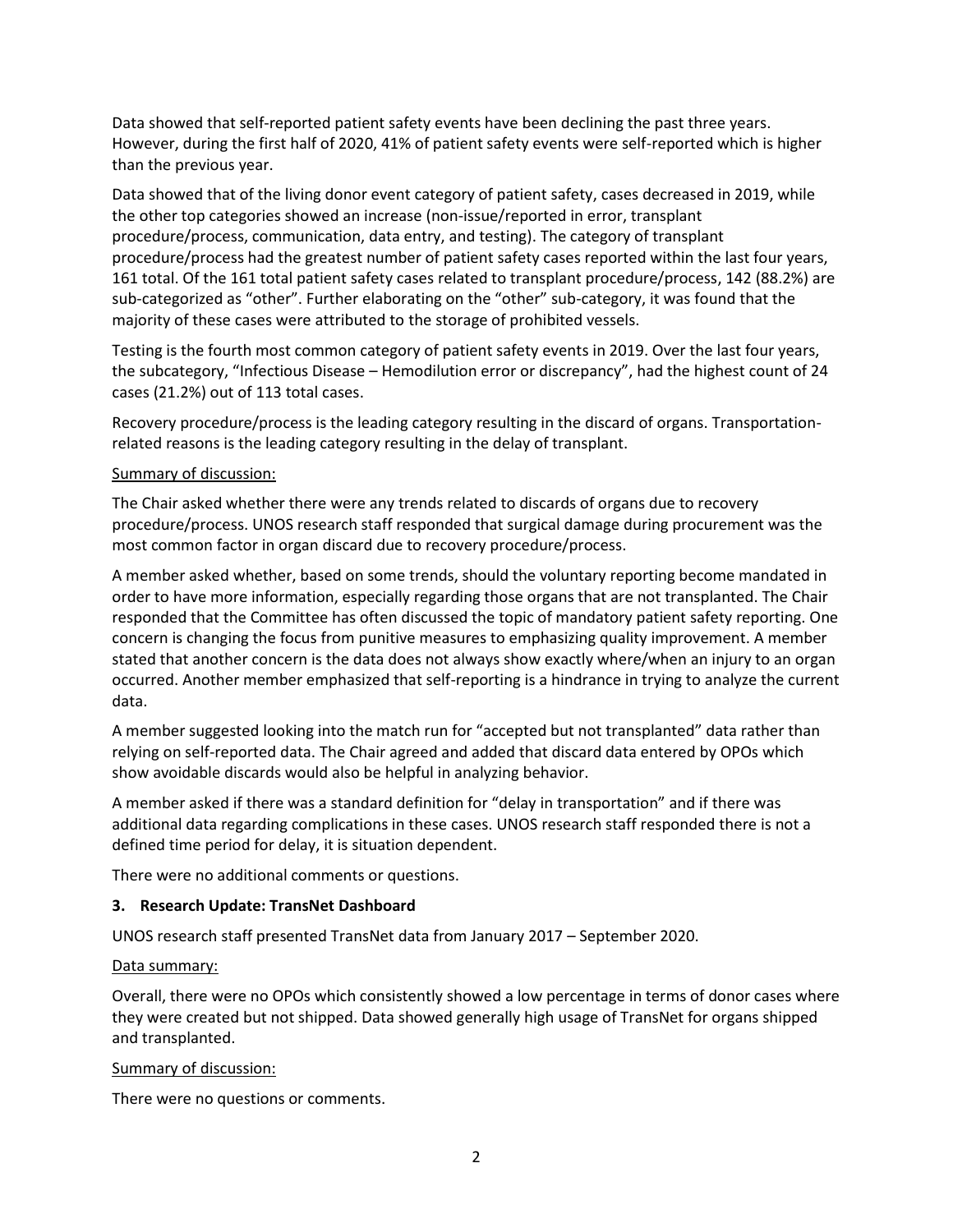## **4. IT Update: Post-Transplant Reporting Project**

OSC received an update from IT regarding the Post Cross Clamp Test Results Pilot.

## Summary of discussion:

OPTN Policy 15.4: *Host OPO Requirements for Reporting Post-Procurement Test Results and Discovery of Potential Disease Transmissions* requires host OPOs to report to transplant programs when they receive a donor derived positive infectious disease culture or pathology. Culture reporting methodologies are not standardized by OPOs and the process is often inefficient and redundant because it is manually repeated for each organ transplanted.

The project is piloting a notification system in which OPOs can initiate when results are obtained post cross clamp that may affect recipients. The system allows OPOs to notify transplant programs of test results, and allows transplant programs to acknowledge they have received the notification and reviewed updated test result. Additionally, the system creates an audit log allowing OPOs to see when notifications are sent as well as when/if they have been acknowledged by a transplant program.

The pilot will be released November 19 and continue for three months.

A member asked if the system will monitor when an initial notification was sent. UNOS IT staff responded that the initial notifications will be tracked in the audit log for both OPOs and transplant programs.

Another member asked if the project considered having the initial notifications trigger off of the positive results culture area in DonorNet. UNOS IT staff responded that this type of trigger was not discussed but will bring it back to the workgroup for future discussions. The member asked if a program did not respond to the first email, would there be an opportunity for text message notifications. UNOS IT staff responded the pilot only includes emails, but the national rollout plan does include text message notifications as well.

A member asked when a transplant program is responding to a notification, will they have to search through DonorNet or are the results displayed on one page. UNOS IT staff responded that currently, there is not a capability to link attachments with notifications, but there is a project to address DonorNet attachments and categories. UNOS IT staff explained that the use of the comment field will help allow OPOs to point transplant programs to the exact attachment.

There were no additional comments or questions.

## **5. Additional Project Updates**

OSC received an update regarding their previous project, *ABO Policy Modifications and Guidance*.

## Summary of discussion:

*Modify Blood Type Determination and Reporting Policies* was implemented September 1, 2020. *Guidance on Blood Type Determination* was implemented June 8, 2020 and has had about 675 visitors, making it the 8<sup>th</sup> most viewed guidance document since early June.

A member asked whether there was a mechanism to re-advertise the guidance to bring more awareness of it to the OPO community aware of its existence. Staff will look into it.

## **6. Workgroup Updates**

The Committee discussed their ongoing projects.

## Summary of discussion: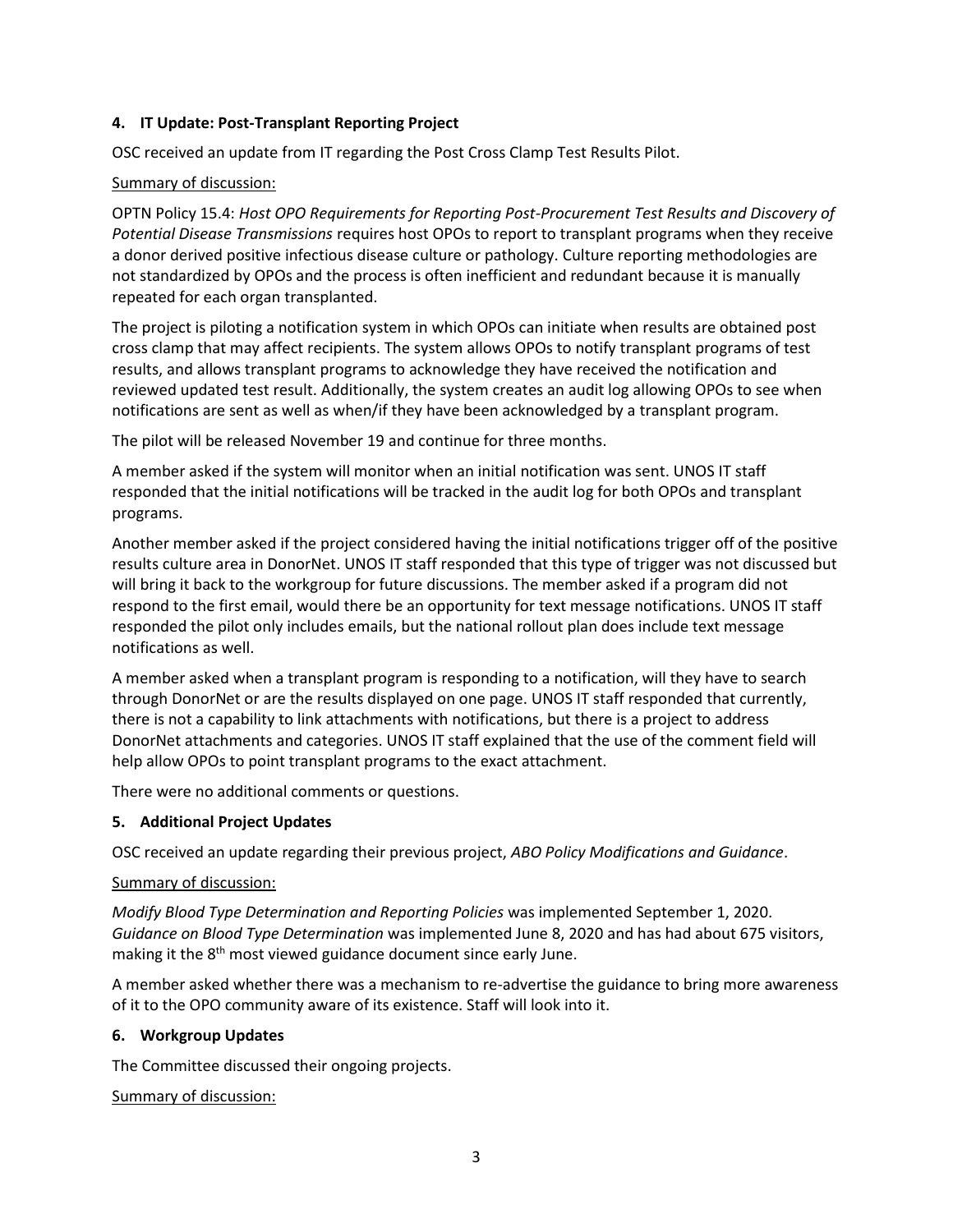## *Broader Distribution Data Collection Workgroup*

The Workgroup has begun to evaluate data and provide input and recommendations.

### *Organ Packaging Workgroup*

Due to the prioritization of POC recommended projects, this project is currently on hold. The Collaborative Improvement team will continue to work on this project with collaborative efforts from the Committee.

#### **7. Discussion: Committee Projects**

The Committee discussed potential new projects.

#### Summary of discussion:

#### *Upcoming projects*

The POC identified the Committee as a recommended collaborator on the following projects:

- Communication enhancements in DonorNet
- Consistent practices in organ recovery process
- Maximizing use of image sharing.

The Chair suggested rolling in some of the Committee's potential project ideas into the POC recommended projects. The Chair explained that data collection on donation after cardiac death (DCD) donors could be merged with the project regarding communication enhancements in DonorNet. Members agreed.

The Chair asked whether there are any projects regarding syncing TransNet data in real time. Staff will look into it.

## *New project ideas*

The members voted on project priority. The following are potential projects, listed from most prioritized to least:

- Defining data fields specific to donation after cardiac death (DCD)
- Putting directed deceased donors on the match run to resolve issues such as ABO verification
- Creating criteria for patient safety reporting
- Analyzing recent policy changes to review their effect on liver discards
- Effects of heparin dosage on DCDs
- Identifying and addressing safety measures that have or may arise during COVID-19

#### *Defining data fields specific to DCD*

This project idea was proposed to be combined with the POC recommended project, *Communication enhancements in DonorNet.*

#### *Putting directed deceased donors on the match run to resolve issues such as ABO verification*

The Chair explained this project idea would be a way to link directed donor organs from deceased donors to waitlist candidates, so that ABO verification and other safety checks can be performed. The Committee reviewed OPTN Policy 5.4.E: *Allocation to Candidates Not on the Match Run.* The Chair wondered how many transplants result from directed deceased donation.

The Vice Chair asked how this project will align with the strategic priorities. The Chair responded that this potential project could be categorized as a safety measure project.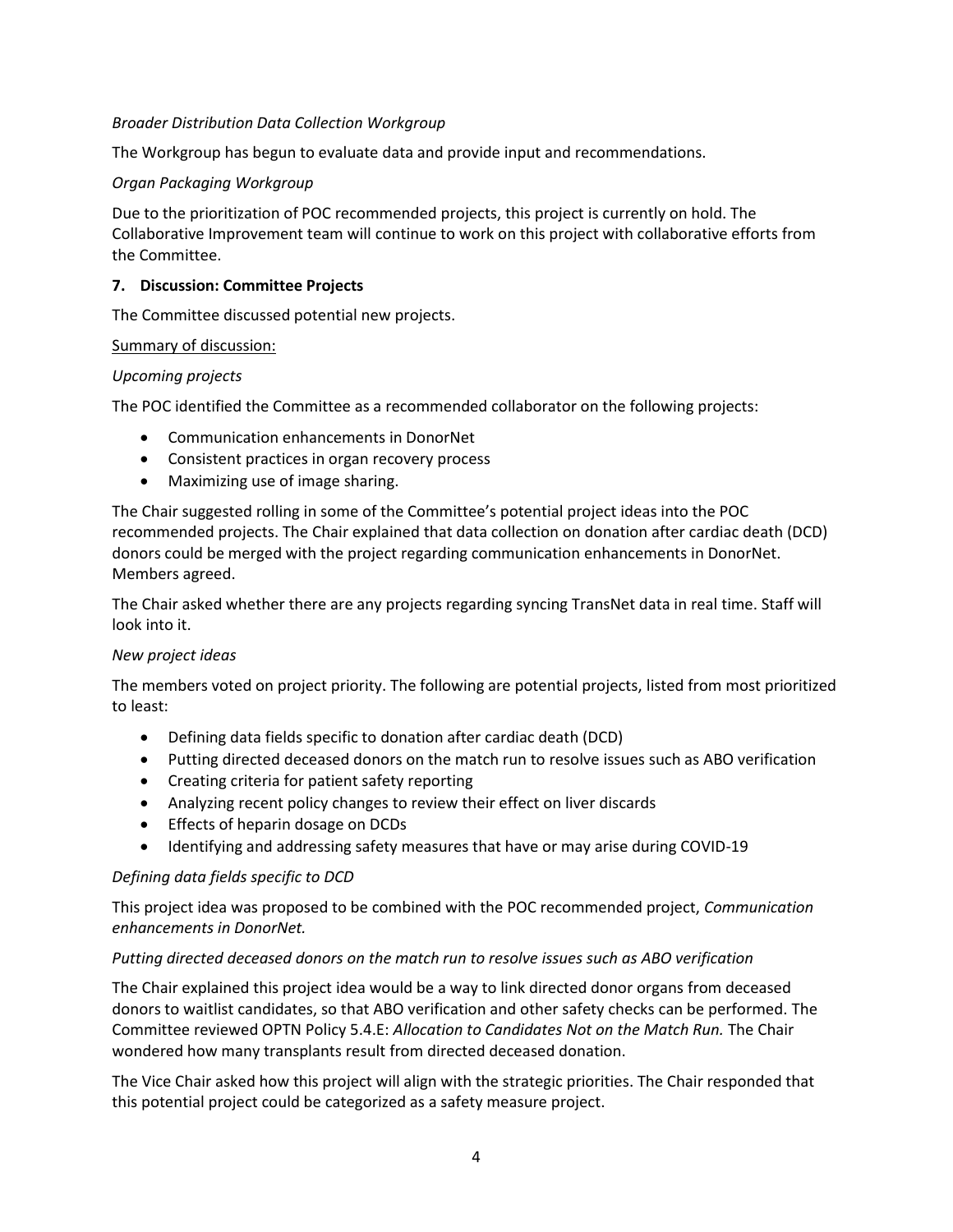## *Creating criteria for patient safety reporting*

The Chair suggested a group of members should meet to discuss what situations would merit mandatory reporting. The Vice Chair suggested rather than solely discussing what should be mandatory reporting, the Committee should also discuss how to get actionable information from what is already reported.

## *Analyzing recent policy changes to review their effect on liver discards*

The Chair explained that a recent policy change which allows transplant programs to receive multiple organ for the same recipient has potentially led to an increase in liver discards. The Chair suggested sending a letter to the Chair of the OPTN Liver and Intestinal Organs Transplant Committee to refer this project idea.

## *Effects of heparin dosage on DCDs*

There were no questions or comments regarding this project idea.

## *Kidney discards due to kidney pump issues (cassette failures)*

The Committee decided to combine this project idea with their discussions surrounding mandatory reporting of patient safety events. The Committee believed the cassette failures have been resolved due to the manufacture addressing the issue. The Committee discussed establishing communication lines with manufacturers to address issues as quickly as possible when they occur.

## *Labeling errors (internal label of extra vessels)*

The Chair explained the internal labels must be sterile so it is handwritten because the TransNet labels do not print out sterile. The Chair asked if there is data on how many errors occur because the label is handwritten. Staff will follow up with the OPO Committee regarding their conversations about this topic. The Chair wondered whether a solution is to remove the internal labels completely or develop a labeling process. Staff will share this information with the OPTN Liver and Intestinal Organs Transplant Committee. A member suggested identifying why the internal label was originally added.

# *Identifying and addressing safety measures that have or may arise during COVID-19*

The Chair stated this project idea may have potentially been addressed by recent data collect efforts and programming changes. Staff stated this project idea did not receive any votes. The Committee decided to remove this project idea from the list.

## Next steps:

Staff will refine the project idea list and disseminate it to the Committee.

## **Upcoming Meetings**

- November 19, 2020 (teleconference)
- December 17, 2020 (teleconference)